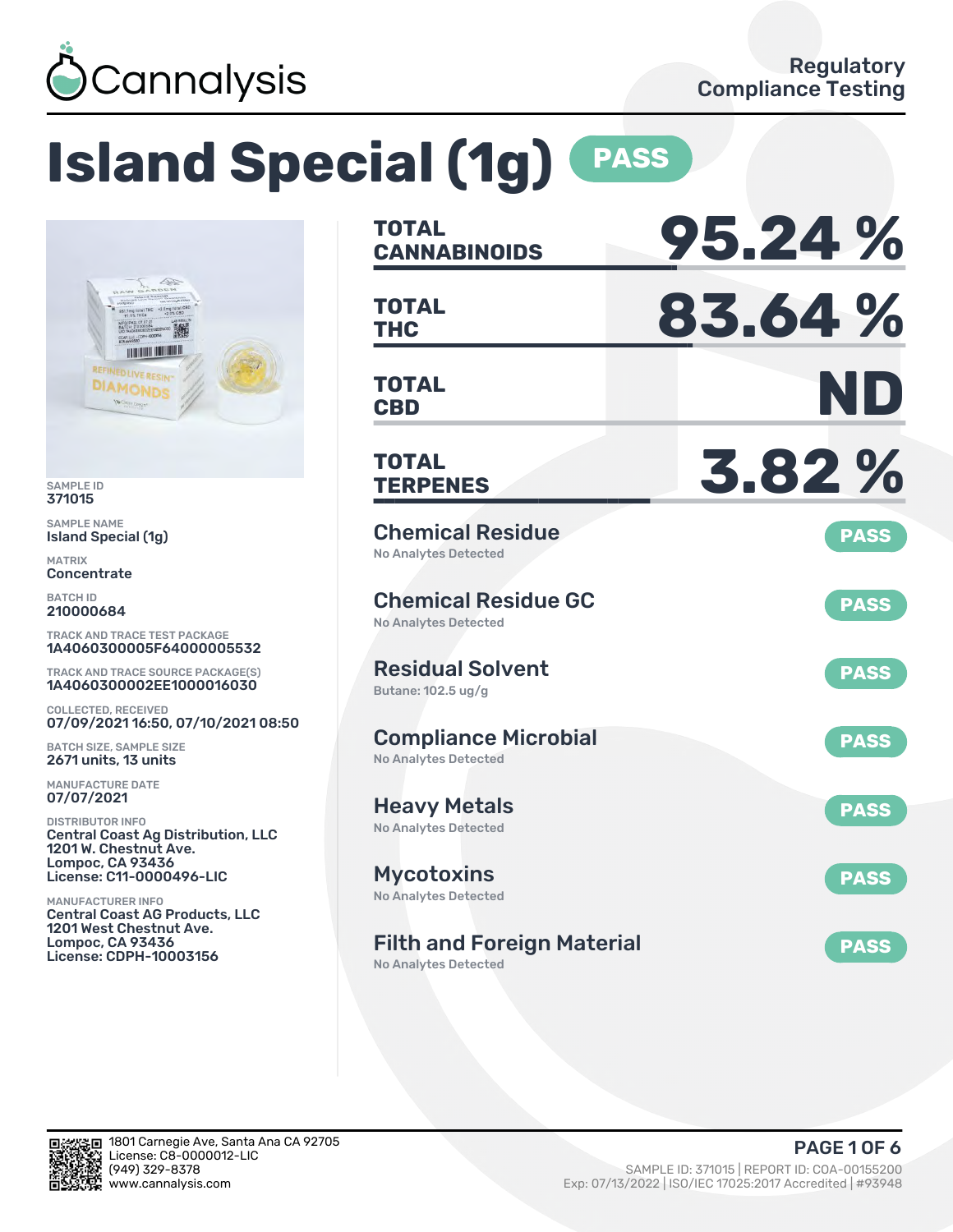

## CANNABINOID ANALYSIS

Total THC,CBD value(s) have been decarboxylated.

| TOTAL THC:          | 836.4 mg/g (83.64 %), 836.4 mg per package |
|---------------------|--------------------------------------------|
| TOTAL CBD:          | ND                                         |
| TOTAL CANNABINOIDS: | 952.4 mg/g (95.24 %)                       |

UNIT OF MEASUREMENT: Milligrams per Gram(mg/g)

| <b>ANALYTE</b>         | <b>RESULT</b>         | LOD    | <b>LLOO</b> | <b>ANALYTE</b>   | <b>RESULT</b> | <b>LOD</b> | <b>LLOO</b> |
|------------------------|-----------------------|--------|-------------|------------------|---------------|------------|-------------|
| THCa                   | 943.3 mg/g (94.33 %)  | 0.2000 | 0.4000      | CBD <sub>v</sub> | ND            | 0.2000     | 0.4000      |
| D9THC                  | 9.140 mg/g (0.9140 %) | 0.2000 | 0.4000      | CBGa             | <b>ND</b>     | 0.2000     | 0.4000      |
| D8THC                  | ND                    | 0.2000 | 0.4000      | CBG              | <b>ND</b>     | 0.2000     | 0.4000      |
| <b>THC<sub>v</sub></b> | <b>ND</b>             | 0.2000 | 0.4000      | <b>CBN</b>       | <b>ND</b>     | 0.2000     | 0.4000      |
| CBDa                   | <b>ND</b>             | 0.2000 | 0.4000      | CBC              | <b>ND</b>     | 0.2000     | 0.4000      |
| <b>CBD</b>             | <b>ND</b>             | 0.2000 | 0.4000      |                  |               |            |             |

#### ADDITIONAL INFORMATION

| Method:              | SOP-TECH-001 | Sample Prepped: 07/12/2021 09:50  | Sample Approved: 07/13/2021 12:17  |  |
|----------------------|--------------|-----------------------------------|------------------------------------|--|
| Instrument: UPLC-DAD |              | Sample Analyzed: 07/12/2021 12:26 | Prep-Analytical Batch: 30902-25085 |  |



## TERPENE ANALYSIS

UNIT OF MEASUREMENT: Milligrams per Gram(mg/g)

| TUTAL TERPENES: |  |
|-----------------|--|
|                 |  |

AL TERPENES: 38.22 mg/g (3.822 %)

| <b>ANALYTE</b>          | <b>RESULT</b>                                                                                                                             | <b>LOD</b> | <b>LLOQ</b> | <b>ANALYTE</b>         | <b>RESULT</b>                                       | <b>LOD</b> | <b>LLOO</b> |
|-------------------------|-------------------------------------------------------------------------------------------------------------------------------------------|------------|-------------|------------------------|-----------------------------------------------------|------------|-------------|
| 3-Carene                | <b>ND</b>                                                                                                                                 | 1.000      | 2.500       | Alpha bisabolol        | <lloq< td=""><td>0.1000</td><td>0.5000</td></lloq<> | 0.1000     | 0.5000      |
| Alpha cedrene           | <b>ND</b>                                                                                                                                 | 1.000      | 2.500       | Alpha humulene         | 1.397 mg/g (0.1397 %)                               | 0.5000     | 1.000       |
| Alpha pinene            | 1.970 mg/g (0.1970 %)                                                                                                                     | 0.1000     | 1.000       | Alpha terpinene        | <b>ND</b>                                           | 0.5000     | 1.000       |
| Alpha terpineol         | <lloq< td=""><td>0.3260</td><td>0.6520</td><td>Beta caryophyllene</td><td>4.634 mg/g (0.4634 %)</td><td>0.5000</td><td>1.000</td></lloq<> | 0.3260     | 0.6520      | Beta caryophyllene     | 4.634 mg/g (0.4634 %)                               | 0.5000     | 1.000       |
| Beta myrcene            | 13.47 mg/g (1.347 %)                                                                                                                      | 0.5000     | 1.000       | Beta pinene            | 1.402 mg/g $(0.1402 \%)$                            | 0.6070     | 1.214       |
| <b>Borneol</b>          | <b>ND</b>                                                                                                                                 | 1.000      | 2.500       | Camphene               | <b>ND</b>                                           | 0.5000     | 1.000       |
| Camphor                 | <b>ND</b>                                                                                                                                 | 0.1000     | 0.5000      | Caryophyllene oxide ND |                                                     | 0.5000     | 2.500       |
| Cedrol                  | <b>ND</b>                                                                                                                                 | 0.5000     | 1.000       | Cis geraniol           | <b>ND</b>                                           | 1.000      | 2.500       |
| Cis nerolidol           | <b>ND</b>                                                                                                                                 | 2.500      | 5.000       | Eucalyptol             | <b>ND</b>                                           | 0.1000     | 0.5000      |
| Fenchol                 | <ll0q< td=""><td>0.5000</td><td>1.000</td><td>Fenchone</td><td><b>ND</b></td><td>0.1000</td><td>0.5000</td></ll0q<>                       | 0.5000     | 1.000       | Fenchone               | <b>ND</b>                                           | 0.1000     | 0.5000      |
| Gamma terpinene         | <b>ND</b>                                                                                                                                 | 0.1000     | 0.5000      | Gamma terpineol        | <b>ND</b>                                           | 0.2090     | 0.5230      |
| Geranyl acetate         | <b>ND</b>                                                                                                                                 | 0.1000     | 0.5000      | Guaiol                 | <b>ND</b>                                           | 2.500      | 5.000       |
| Isoborneol              | <b>ND</b>                                                                                                                                 | 0.5000     | 1.000       | Isopulegol             | <b>ND</b>                                           | 2.500      | 5.000       |
| Limonene                | 10.28 mg/g (1.028 %)                                                                                                                      | 0.5000     | 2.500       | Linalool               | 1.191 mg/g $(0.1191\%)$                             | 0.5000     | 1.000       |
| Menthol                 | <b>ND</b>                                                                                                                                 | 1.000      | 2.500       | Ocimene 1              | <b>ND</b>                                           | 0.1550     | 0.3100      |
| Ocimene 2               | <ll0q< td=""><td>0.3450</td><td>1.725</td><td>P-cymene</td><td><b>ND</b></td><td>0.5230</td><td>1.045</td></ll0q<>                        | 0.3450     | 1.725       | P-cymene               | <b>ND</b>                                           | 0.5230     | 1.045       |
| P-mentha-1.5-diene ND   |                                                                                                                                           | 0.5000     | 1.000       | Pulegone               | <b>ND</b>                                           | 0.1000     | 0.5000      |
| Sabinene                | <b>ND</b>                                                                                                                                 | 0.5000     | 1.000       | Terpinolene            | 3.876 mg/g (0.3876 %)                               | 0.1000     | 0.5000      |
| Trans beta farnesene ND |                                                                                                                                           | 2.500      | 5.000       | Trans geraniol         | <b>ND</b>                                           | 0.5000     | 2.500       |
| Trans nerolidol         | <b>ND</b>                                                                                                                                 | 0.5000     | 2.500       | Valencene              | <b>ND</b>                                           | 0.5000     | 1.000       |

| <b>NALYTE</b>       | <b>RESULT</b>                                       | LOD    | LLOQ   |
|---------------------|-----------------------------------------------------|--------|--------|
| Alpha bisabolol     | <lloq< td=""><td>0.1000</td><td>0.5000</td></lloq<> | 0.1000 | 0.5000 |
| Alpha humulene      | 1.397 mg/g $(0.1397%)$                              | 0.5000 | 1.000  |
| Alpha terpinene     | <b>ND</b>                                           | 0.5000 | 1.000  |
| Beta caryophyllene  | 4.634 mg/g $(0.4634\%)$                             | 0.5000 | 1.000  |
| Beta pinene         | 1.402 mg/g (0.1402 %)                               | 0.6070 | 1.214  |
| Camphene            | <b>ND</b>                                           | 0.5000 | 1.000  |
| Caryophyllene oxide | <b>ND</b>                                           | 0.5000 | 2.500  |
| Cis geraniol        | <b>ND</b>                                           | 1.000  | 2.500  |
| Eucalyptol          | <b>ND</b>                                           | 0.1000 | 0.5000 |
| Fenchone            | <b>ND</b>                                           | 0.1000 | 0.5000 |
| Gamma terpineol     | <b>ND</b>                                           | 0.2090 | 0.5230 |
| Guaiol              | <b>ND</b>                                           | 2.500  | 5.000  |
| sopulegol           | <b>ND</b>                                           | 2.500  | 5.000  |
| Linalool            | 1.191 mg/g $(0.1191\%)$                             | 0.5000 | 1.000  |
| Ocimene 1           | <b>ND</b>                                           | 0.1550 | 0.3100 |
| P-cymene            | <b>ND</b>                                           | 0.5230 | 1.045  |
| Pulegone            | <b>ND</b>                                           | 0.1000 | 0.5000 |
| Terpinolene         | 3.876 mg/g (0.3876 %)                               | 0.1000 | 0.5000 |
| Trans geraniol      | <b>ND</b>                                           | 0.5000 | 2.500  |
| Valencene           | <b>ND</b>                                           | 0.5000 | 1.000  |



PAGE 2 OF 6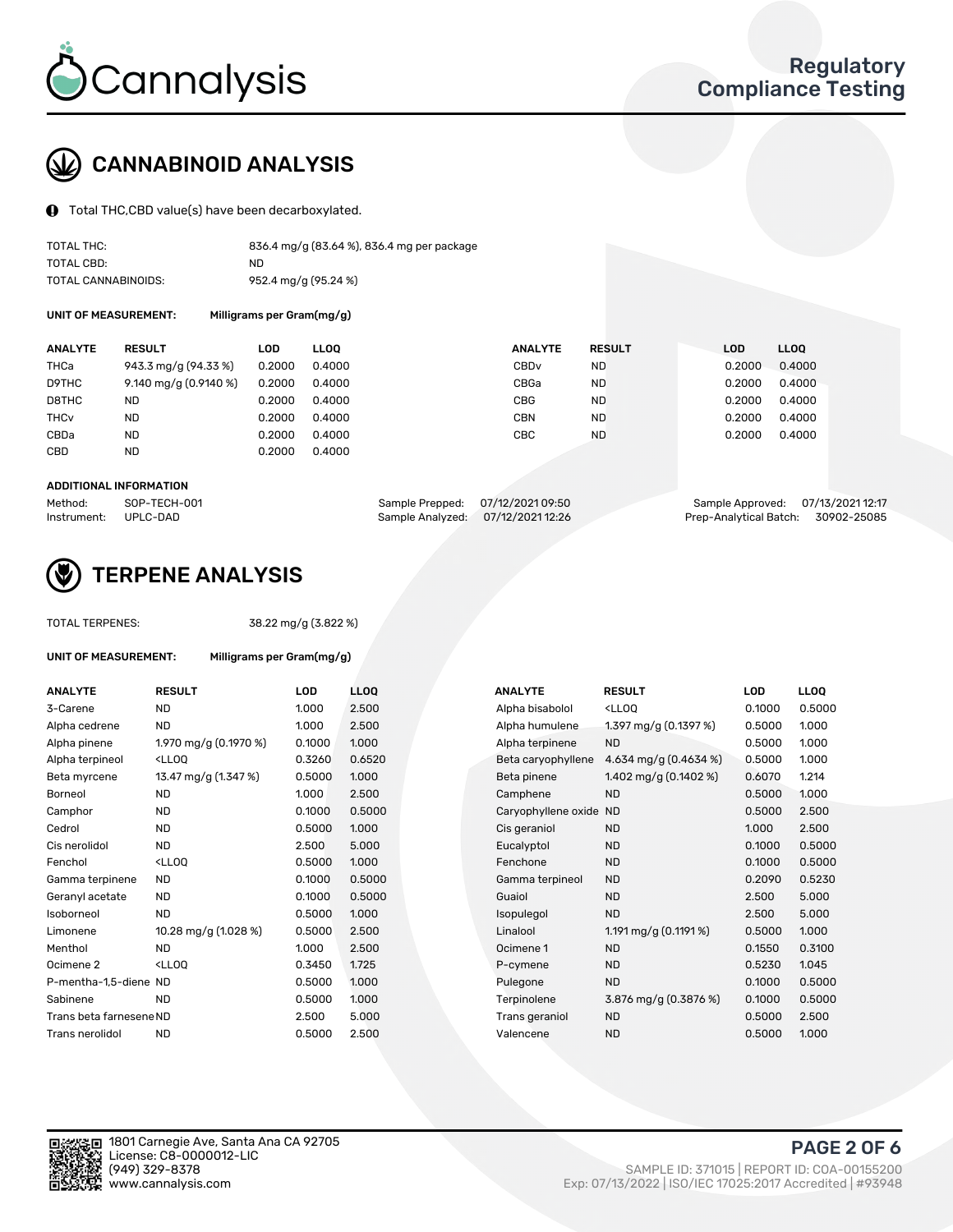

## Regulatory Compliance Testing

#### ADDITIONAL INFORMATION

Method: SOP-TECH-027 Sample Prepped: 07/10/2021 14:22 Sample Approved: 07/13/2021 08:48 Prep-Analytical Batch: 30885-25061



CHEMICAL RESIDUE ANALYSIS PASS

UNIT OF MEASUREMENT: Micrograms per Gram(ug/g)

| <b>ANALYTE</b>    | <b>RESULT</b> | LOD    | LL <sub>OO</sub> | <b>ACTION LEVEL</b> |      | <b>ANALYTE</b>      | <b>RESULT</b> | LOD    | <b>LLOQ</b> | <b>ACTION LEVEL</b> |      |
|-------------------|---------------|--------|------------------|---------------------|------|---------------------|---------------|--------|-------------|---------------------|------|
| Abamectin         | <b>ND</b>     | 0.0200 | 0.0400           | 0.1000              | Pass | Acephate            | <b>ND</b>     | 0.0200 | 0.0400      | 0.1000              | Pass |
| Acequinocyl       | <b>ND</b>     | 0.0200 | 0.0400           | 0.1000              | Pass | Acetamiprid         | <b>ND</b>     | 0.0200 | 0.0400      | 0.1000              | Pass |
| Aldicarb          | <b>ND</b>     | 0.0200 | 0.0400           | 0.0                 | Pass | Azoxystrobin        | <b>ND</b>     | 0.0200 | 0.0400      | 0.1000              | Pass |
| Bifenazate        | <b>ND</b>     | 0.0200 | 0.0400           | 0.1000              | Pass | <b>Bifenthrin</b>   | <b>ND</b>     | 0.0200 | 0.0400      | 3.000               | Pass |
| <b>Boscalid</b>   | <b>ND</b>     | 0.0200 | 0.0400           | 0.1000              | Pass | Carbaryl            | <b>ND</b>     | 0.0200 | 0.0400      | 0.5000              | Pass |
| Carbofuran        | <b>ND</b>     | 0.0200 | 0.0400           | 0.0                 | Pass | Chlorantraniliprole | <b>ND</b>     | 0.0200 | 0.0400      | 10.00               | Pass |
| Clofentezine      | <b>ND</b>     | 0.0200 | 0.0400           | 0.1000              | Pass | Coumaphos           | <b>ND</b>     | 0.0200 | 0.0400      | 0.0                 | Pass |
| Cyfluthrin        | <b>ND</b>     | 0.4000 | 1.000            | 2.000               | Pass | Cypermethrin        | <b>ND</b>     | 0.4000 | 1.000       | 1.000               | Pass |
| Daminozide        | <b>ND</b>     | 0.0200 | 0.0400           | 0.0                 | Pass | Diazinon            | <b>ND</b>     | 0.0200 | 0.0400      | 0.1000              | Pass |
| <b>Dichlorvos</b> | <b>ND</b>     | 0.0200 | 0.0400           | 0.0                 | Pass | Dimethoate          | <b>ND</b>     | 0.0200 | 0.0400      | 0.0                 | Pass |
| Dimethomorph      | <b>ND</b>     | 0.0200 | 0.0400           | 2.000               | Pass | <b>Ethoprophos</b>  | <b>ND</b>     | 0.0200 | 0.0400      | 0.0                 | Pass |
| Etofenprox        | <b>ND</b>     | 0.0200 | 0.0400           | 0.0                 | Pass | Etoxazole           | <b>ND</b>     | 0.0200 | 0.0400      | 0.1000              | Pass |
| Fenhexamid        | <b>ND</b>     | 0.0200 | 0.0400           | 0.1000              | Pass | Fenoxycarb          | <b>ND</b>     | 0.0200 | 0.0400      | 0.0                 | Pass |
| Fenpyroximate     | <b>ND</b>     | 0.0200 | 0.0400           | 0.1000              | Pass | Fipronil            | <b>ND</b>     | 0.0400 | 0.1000      | 0.0                 | Pass |
| Flonicamid        | <b>ND</b>     | 0.0200 | 0.0400           | 0.1000              | Pass | Fludioxonil         | <b>ND</b>     | 0.0200 | 0.0400      | 0.1000              | Pass |
| Hexythiazox       | <b>ND</b>     | 0.0200 | 0.0400           | 0.1000              | Pass | Imazalil            | <b>ND</b>     | 0.0200 | 0.0400      | 0.0                 | Pass |
| Imidacloprid      | <b>ND</b>     | 0.0200 | 0.0400           | 5.000               | Pass | Kresoxim methyl     | <b>ND</b>     | 0.0200 | 0.0400      | 0.1000              | Pass |
| Malathion         | <b>ND</b>     | 0.0200 | 0.0400           | 0.5000              | Pass | Metalaxyl           | <b>ND</b>     | 0.0200 | 0.0400      | 2.000               | Pass |
| Methiocarb        | <b>ND</b>     | 0.0200 | 0.0400           | 0.0                 | Pass | Methomyl            | <b>ND</b>     | 0.0200 | 0.0400      | 1.000               | Pass |
| Mevinphos         | <b>ND</b>     | 0.0200 | 0.0400           | 0.0                 | Pass | Myclobutanil        | <b>ND</b>     | 0.0200 | 0.0400      | 0.1000              | Pass |
| Naled             | <b>ND</b>     | 0.0200 | 0.0400           | 0.1000              | Pass | Oxamyl              | <b>ND</b>     | 0.0200 | 0.0400      | 0.5000              | Pass |
| Paclobutrazol     | <b>ND</b>     | 0.0200 | 0.0400           | 0.0                 | Pass | Permethrins         | <b>ND</b>     | 0.0400 | 0.1000      | 0.5000              | Pass |
| Phosmet           | <b>ND</b>     | 0.0200 | 0.0400           | 0.1000              | Pass | Piperonyl butoxide  | <b>ND</b>     | 0.0200 | 0.0400      | 3.000               | Pass |
| Prallethrin       | <b>ND</b>     | 0.0200 | 0.0400           | 0.1000              | Pass | Propiconazole       | <b>ND</b>     | 0.0200 | 0.0400      | 0.1000              | Pass |
| Propoxur          | <b>ND</b>     | 0.0200 | 0.0400           | 0.0                 | Pass | Pyrethrins          | <b>ND</b>     | 0.0200 | 0.0400      | 0.5000              | Pass |
| Pyridaben         | <b>ND</b>     | 0.0200 | 0.0400           | 0.1000              | Pass | Spinetoram          | <b>ND</b>     | 0.0200 | 0.0400      | 0.1000              | Pass |
| Spinosad          | <b>ND</b>     | 0.0300 | 0.0700           | 0.1000              | Pass | Spiromesifen        | <b>ND</b>     | 0.0200 | 0.0400      | 0.1000              | Pass |
| Spirotetramat     | <b>ND</b>     | 0.0200 | 0.0400           | 0.1000              | Pass | Spiroxamine         | <b>ND</b>     | 0.0200 | 0.0400      | 0.0                 | Pass |
| Tebuconazole      | <b>ND</b>     | 0.0200 | 0.0400           | 0.1000              | Pass | Thiacloprid         | <b>ND</b>     | 0.0200 | 0.0400      | 0.0                 | Pass |
| Thiamethoxam      | <b>ND</b>     | 0.0200 | 0.0400           | 5.000               | Pass | Trifloxystrobin     | <b>ND</b>     | 0.0200 | 0.0400      | 0.1000              | Pass |

### ADDITIONAL INFORMATION

Method: SOP-TECH-002 Sample Prepped: 07/10/2021 12:17 Sample Approved: 07/13/2021 11:50<br>Instrument: LC-MS/MS Sample Analyzed: 07/10/2021 12:26 Prep-Analytical Batch: 30880-25055 Prep-Analytical Batch: 30880-25055

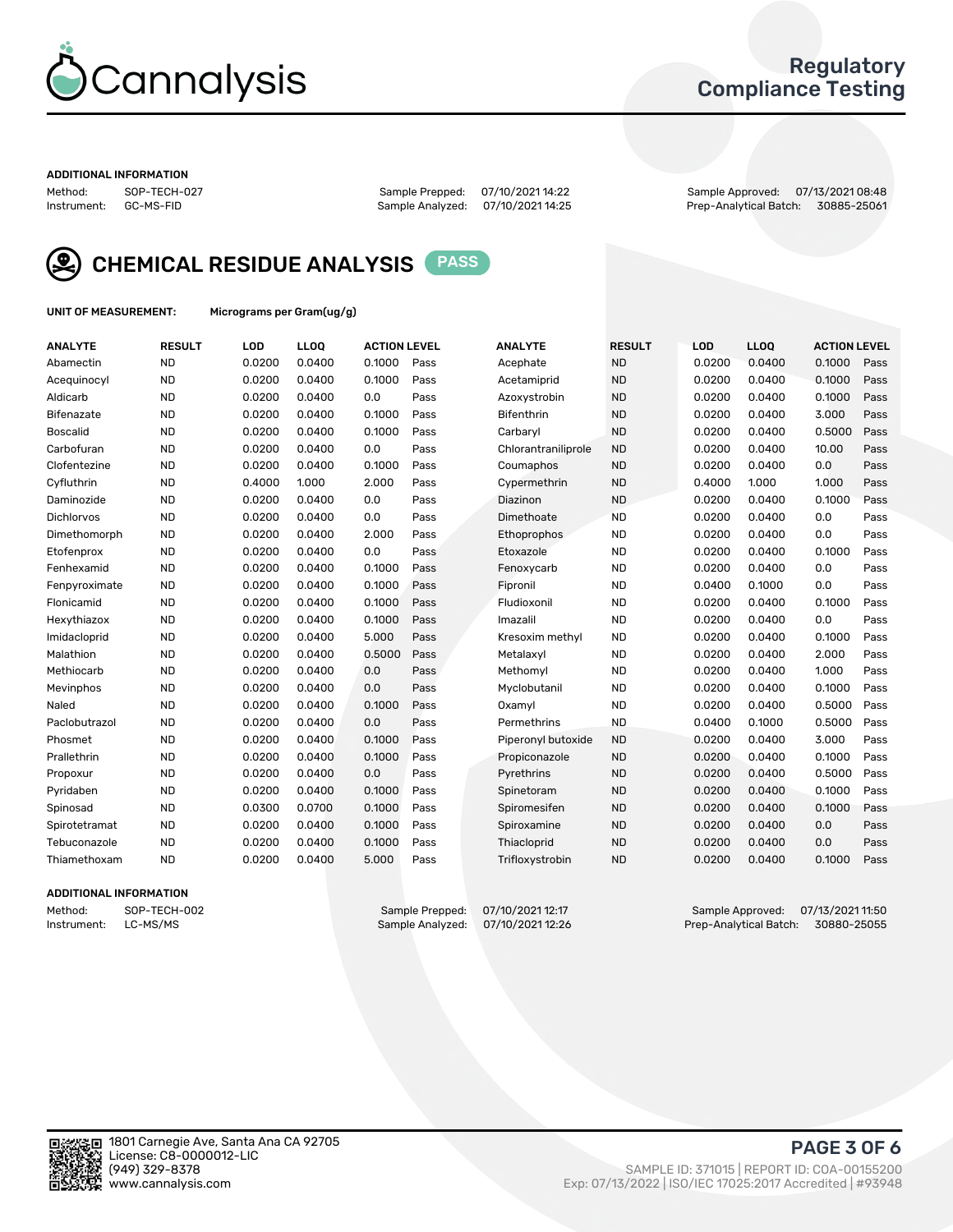

## CHEMICAL RESIDUE GC ANALYSIS PASS

ograms per Gram(ug/g)

| <b>ANALYTE</b>         | <b>RESULT</b> | LOD    | <b>LLOO</b> | <b>ACTION LEVEL</b> |                  | <b>ANALYTE</b>   | <b>RESULT</b> | LOD              | <b>LLOO</b>            |     | <b>ACTION LEVEL</b> |      |
|------------------------|---------------|--------|-------------|---------------------|------------------|------------------|---------------|------------------|------------------------|-----|---------------------|------|
| Captan                 | <b>ND</b>     | 0.1000 | 0.2000      | 0.7000              | Pass             | Chlordane        | <b>ND</b>     | 0.0109           | 0.0136                 | 0.0 |                     | Pass |
| Methyl parathion       | <b>ND</b>     | 0.0400 | 0.1000      | 0.0                 | Pass             | <b>PCNB</b>      | <b>ND</b>     | 0.0200           | 0.0400                 |     | 0.1000              | Pass |
| Chlorfenapyr           | <b>ND</b>     | 0.0800 | 0.1000      | 0.0                 | Pass             | Chlorpyrifos     | <b>ND</b>     | 0.0800           | 0.1000                 | 0.0 |                     | Pass |
| ADDITIONAL INFORMATION |               |        |             |                     |                  |                  |               |                  |                        |     |                     |      |
|                        |               |        |             |                     |                  |                  |               |                  |                        |     |                     |      |
| Method:                | SOP-TECH-010  |        |             |                     | Sample Prepped:  | 07/10/2021 12:18 |               | Sample Approved: |                        |     | 07/12/2021 16:23    |      |
| Instrument:            | GC-MS/MS      |        |             |                     | Sample Analyzed: | 07/10/2021 12:27 |               |                  | Prep-Analytical Batch: |     | 30881-25056         |      |

## RESIDUAL SOLVENT ANALYSIS PASS

UNIT OF MEASUREMENT: Micrograms per Gram(ug/g)

| <b>ANALYTE</b>       | <b>RESULT</b> | LOD    | <b>LLOO</b> | <b>ACTION LEVEL</b> |      | <b>ANALYTE</b>           | <b>RESULT</b>        | <b>LOD</b> | <b>LLOO</b> | <b>ACTION LEVEL</b> |      |
|----------------------|---------------|--------|-------------|---------------------|------|--------------------------|----------------------|------------|-------------|---------------------|------|
| Acetone              | <b>ND</b>     | 50.00  | 100.0       | 5000                | Pass | Acetonitrile             | <b>ND</b>            | 50.00      | 100.0       | 410.0               | Pass |
| Benzene              | <b>ND</b>     | 0.5000 | 1.000       | 1.000               | Pass | <b>Butane</b>            | 102.5 $\frac{10}{9}$ | 50.00      | 100.0       | 5000                | Pass |
| Chloroform           | <b>ND</b>     | 0.5000 | 1.000       | 1.000               | Pass | Ethanol                  | <b>ND</b>            | 50.00      | 100.0       | 5000                | Pass |
| <b>Ethyl Acetate</b> | <b>ND</b>     | 50.00  | 100.0       | 5000                | Pass | <b>Ethyl Ether</b>       | <b>ND</b>            | 50.00      | 100.0       | 5000                | Pass |
| Ethylene oxide       | <b>ND</b>     | 0.5000 | 1.000       | 1.000               | Pass | Heptane                  | <b>ND</b>            | 50.00      | 100.0       | 5000                | Pass |
| Hexane               | <b>ND</b>     | 50.00  | 100.0       | 290.0               | Pass | <b>Isopropyl Alcohol</b> | <b>ND</b>            | 50.00      | 100.0       | 5000                | Pass |
| Methanol             | <b>ND</b>     | 50.00  | 100.0       | 3000                | Pass | Methylene chloride       | <b>ND</b>            | 0.5000     | 1.000       | 1.000               | Pass |
| Pentane              | <b>ND</b>     | 50.00  | 100.0       | 5000                | Pass | Propane                  | <b>ND</b>            | 50.00      | 200.0       | 5000                | Pass |
| Toluene              | <b>ND</b>     | 50.00  | 100.0       | 890.0               | Pass | Xvlenes                  | <b>ND</b>            | 50.08      | 100.0       | 2170                | Pass |
| Trichloroethylene    | <b>ND</b>     | 0.5000 | 1.000       | 1.000               | Pass | 1.2-Dichloroethane       | <b>ND</b>            | 0.5000     | 1.000       | 1.000               | Pass |

#### ADDITIONAL INFORMATION

|         | ADDITIONAL INFORMATION   |                                   |                                    |  |
|---------|--------------------------|-----------------------------------|------------------------------------|--|
| Method: | SOP-TECH-021             | Sample Prepped: 07/10/2021 14:22  | Sample Approved: 07/12/2021 16:12  |  |
|         | Instrument: HS-GC-MS/FID | Sample Analyzed: 07/10/2021 14:25 | Prep-Analytical Batch: 30890-25060 |  |

# MICROBIAL qPCR ANALYSIS PASS

UNIT OF MEASUREMENT: Cycle Threshold (Ct)

| <b>ANALYTE</b> | <b>RESULT</b>                 | LOD   | <b>LLOO</b> | <b>ACTION LEVEL</b> |                 | <b>ANALYTE</b>   | <b>RESULT</b> | LOD   | <b>LLOO</b>      | <b>ACTION LEVEL</b> |                  |  |
|----------------|-------------------------------|-------|-------------|---------------------|-----------------|------------------|---------------|-------|------------------|---------------------|------------------|--|
| A.fumigatus    | <b>ND</b>                     | 33.00 | 0.0         | 0.0                 | Pass            | A. flavus        | <b>ND</b>     | 33.00 | 0.0              | 0.0                 | Pass             |  |
| A. niger       | <b>ND</b>                     | 33.00 | 0.0         | 0.0                 | Pass            | A. terreus       | <b>ND</b>     | 33.00 | 0.0              | 0.0                 | Pass             |  |
| <b>STEC</b>    | <b>ND</b>                     | 33.00 | 0.0         | 0.0                 | Pass            | Salmonella spp   | <b>ND</b>     | 33.00 | 0.0              | 0.0                 | Pass             |  |
|                | <b>ADDITIONAL INFORMATION</b> |       |             |                     |                 |                  |               |       |                  |                     |                  |  |
| Method:        | SOP-TECH-016, SOP-TECH-022    |       |             |                     | Sample Prepped: | 07/12/2021 08:07 |               |       | Sample Approved: |                     | 07/12/2021 15:37 |  |

Instrument: qPCR Sample Analyzed: 07/12/2021 08:11 Prep-Analytical Batch: 30901-25072

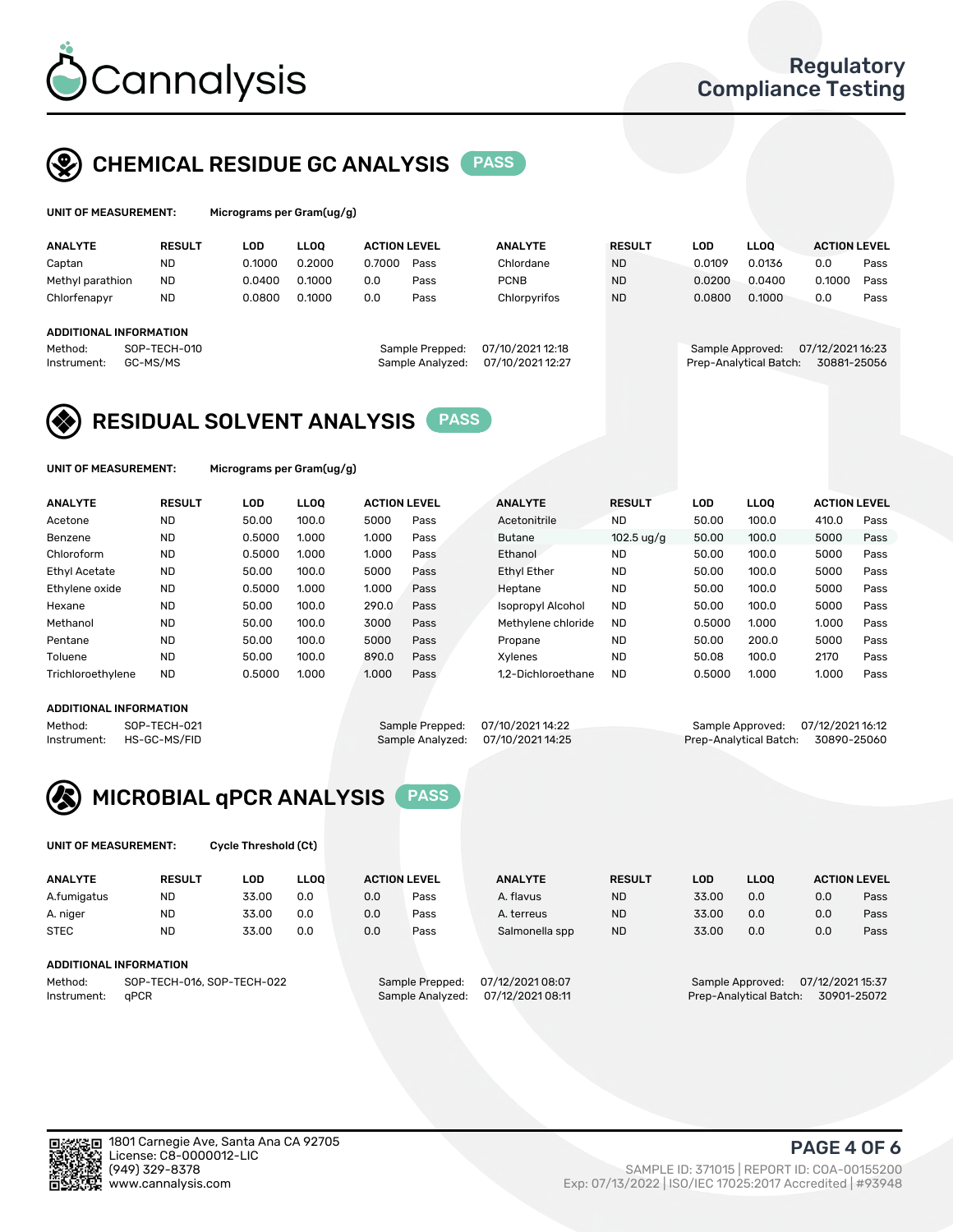



|                         |  | UNIT OF MEASUREMENT:          | Micrograms per Gram(ug/g)      |                  |                     |                                      |               |            |                        |                     |
|-------------------------|--|-------------------------------|--------------------------------|------------------|---------------------|--------------------------------------|---------------|------------|------------------------|---------------------|
| <b>ANALYTE</b>          |  | <b>RESULT</b>                 | <b>LOD</b>                     | <b>LLOO</b>      | <b>ACTION LEVEL</b> | <b>ANALYTE</b>                       | <b>RESULT</b> | <b>LOD</b> | <b>LLOQ</b>            | <b>ACTION LEVEL</b> |
| Arsenic                 |  | <b>ND</b>                     | 0.0120                         | 0.1000           | 0.2000<br>Pass      | Cadmium                              | <b>ND</b>     | 0.0072     | 0.0500                 | 0.2000<br>Pass      |
| Lead                    |  | <b>ND</b>                     | 0.0068                         | 0.0500           | 0.5000<br>Pass      | Mercury                              | <b>ND</b>     | 0.0060     | 0.0500                 | 0.1000<br>Pass      |
|                         |  | <b>ADDITIONAL INFORMATION</b> |                                |                  |                     |                                      |               |            |                        |                     |
| SOP-TECH-013<br>Method: |  |                               | Sample Prepped:                | 07/12/2021 13:24 |                     | 07/12/2021 18:27<br>Sample Approved: |               |            |                        |                     |
| Instrument:             |  | ICP-MS                        |                                |                  | Sample Analyzed:    | 07/12/2021 14:11                     |               |            | Prep-Analytical Batch: | 30915-25091         |
|                         |  |                               | <b>MYCOTOXINS ANALYSIS</b>     |                  | <b>PASS</b>         |                                      |               |            |                        |                     |
|                         |  | UNIT OF MEASUREMENT:          | Micrograms per Kilogram(ug/kg) |                  |                     |                                      |               |            |                        |                     |
| <b>ANALYTE</b>          |  | <b>RESULT</b>                 | <b>LOD</b>                     | <b>LLOO</b>      | <b>ACTION LEVEL</b> | <b>ANALYTE</b>                       | <b>RESULT</b> | <b>LOD</b> | <b>LLOQ</b>            | <b>ACTION LEVEL</b> |
| Aflatoxin B1            |  | ND                            | 1.000                          | 2.000            | N/A                 | Aflatoxin B2                         | <b>ND</b>     | 2.000      | 5.000                  | N/A                 |

Aflatoxin G1 ND 2.000 5.000 N/A Aflatoxin G2 ND 2.000 5.000 N/A Total Aflatoxins ND 10.00 14.00 20.00 Pass Ochratoxin A ND 1.000 2.000 20.00 Pass

#### ADDITIONAL INFORMATION

Method: SOP-TECH-020 Sample Prepped: 07/10/2021 12:25 Sample Approved: 07/12/2021 14:50 Instrument: LC-MS/MS Sample Analyzed: 07/10/2021 13:00 Prep-Analytical Batch: 30879-25057

# FILTH & FOREIGN MATERIAL ANALYSIS PASS

UNIT OF MEASUREMENT: Filth and Foreign Matter (%, #/3g)

| <b>ANALYTE</b>                                              | <b>RESULT</b> | LOD | <b>LLOO</b> | <b>ACTION LEVEL</b>                                                         |      | <b>ANALYTE</b> | <b>RESULT</b> | LOD                                                                           | LLOO | <b>ACTION LEVEL</b> |      |  |
|-------------------------------------------------------------|---------------|-----|-------------|-----------------------------------------------------------------------------|------|----------------|---------------|-------------------------------------------------------------------------------|------|---------------------|------|--|
| IF RH ME                                                    | <b>ND</b>     | 0.0 | 0.0         | 1.000                                                                       | Pass | <b>IFM</b>     | <b>ND</b>     | 0.0                                                                           | 0.0  | 25.00               | Pass |  |
| Mold                                                        | <b>ND</b>     | 0.0 | 0.0         | 25.00                                                                       | Pass | <b>SSCD</b>    | <b>ND</b>     | 0.0                                                                           | 0.0  | 25.00               | Pass |  |
| <b>ADDITIONAL INFORMATION</b>                               |               |     |             |                                                                             |      |                |               |                                                                               |      |                     |      |  |
| Method:<br>SOP-TECH-009<br>Instrument:<br>Visual Inspection |               |     |             | 07/12/2021 14:37<br>Sample Prepped:<br>07/12/2021 14:55<br>Sample Analyzed: |      |                |               | 07/12/2021 14:57<br>Sample Approved:<br>Prep-Analytical Batch:<br>30930-25095 |      |                     |      |  |



PAGE 5 OF 6